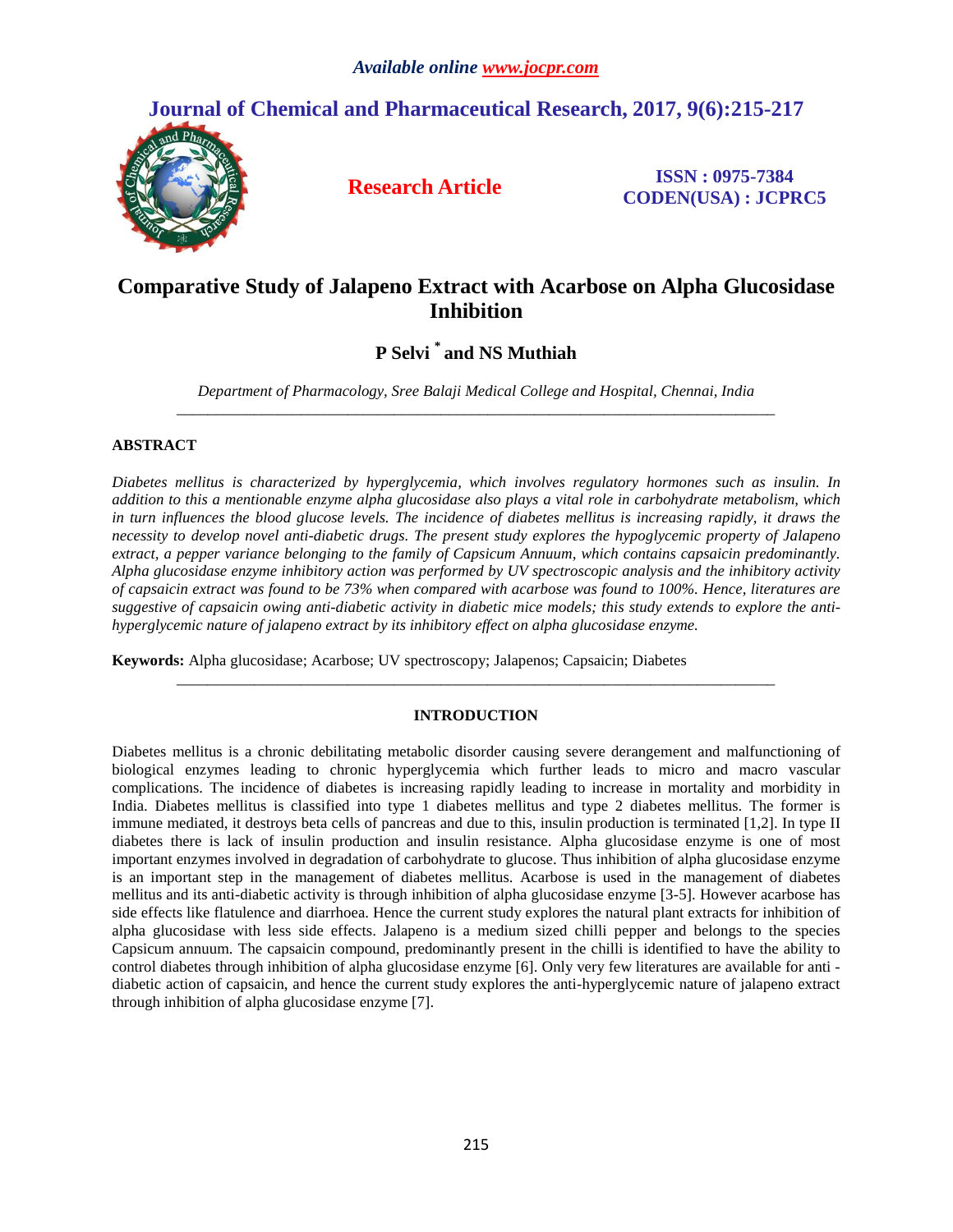### **MATERIALS AND METHODS**

\_\_\_\_\_\_\_\_\_\_\_\_\_\_\_\_\_\_\_\_\_\_\_\_\_\_\_\_\_\_\_\_\_\_\_\_\_\_\_\_\_\_\_\_\_\_\_\_\_\_\_\_\_\_\_\_\_\_\_\_\_\_\_\_\_\_\_\_\_\_\_\_\_\_\_\_\_\_\_\_\_\_\_\_\_\_\_\_\_\_

#### **Sample Extraction**

The Jalapenos was washed with distilled water to remove any adherent particles, shade dried and powdered. 25 gram of powdered samples were taken and extracted with ethanol using soxhlet apparatus. The extract was collected, condensed under reduced pressure in rotary vacuum evaporator and stored at 4°C.

### **Materials Required**

Phosphate buffer: 50 mM, pH 6.8 Sodium carbonate: (0.1 M). PNPG: 1 mM Sample: extract with range of concentrations 20-100 μg /ml Alpha- glucosidase: 1 u/ml-SRL

### **Procedure**

Alpha-glucosidase inhibitory activity of extracts was carried out according to method of Bachhawat et al. with slight modification. Reaction mixture containing 50 μl phosphate buffer, 10 μl alpha-glucosidase and 20 μl of varying concentrations of extracts was pre-incubated at 37<sup>ο</sup>C for 15 min. Then 20 μl p-nitrophenyl-α-D-Glucopyranoside (PNPG) was added as a substrate and incubated further at  $37^{\circ}$ C for 30 min. The reaction was stopped by adding 50 μl sodium carbonate. The yellow color produced was read at 405 nm. Each experiment was performed along with appropriate blanks. Acarbose at various concentrations (20-100 μg/ml) was included as a standard. Negative control without extracts was set up in parallel. The result is expressed as percentage inhibition.

## **Calculation**

The percentage of inhibition of alpha glucosidase enzyme by the capsaicin extract and standard drug is calculated by the formula [8-10]:

#### Inhibition (%) = Abs.control - Abs.sample/Abs.control  $\times$  100

### **Statistical Analysis**

All data were expressed as mean  $\pm$  standard deviation (SD) of triplicate assays. One way analysis of variance and Turkey's multiple comparison tests were performed to determine the significant differences and the p value was found to be  $p < 0.05$  [11].

### **RESULTS**

**Table 1: The percentage of inhibition by capsaicin**

| Concentration of sample $(\mu g/ml)$ | % Inhibition sample | % Inhibition of acarbose |
|--------------------------------------|---------------------|--------------------------|
|                                      |                     |                          |
|                                      |                     |                          |
|                                      |                     |                          |
|                                      |                     |                          |
|                                      |                     |                          |

The above tabular column shows the percentage of inhibition by capsaicin when compared with standard drug acarbose at various concentrations of samples [12-15] (Table 1).



**Figure 1: Concentration of sample (µg/ml)**